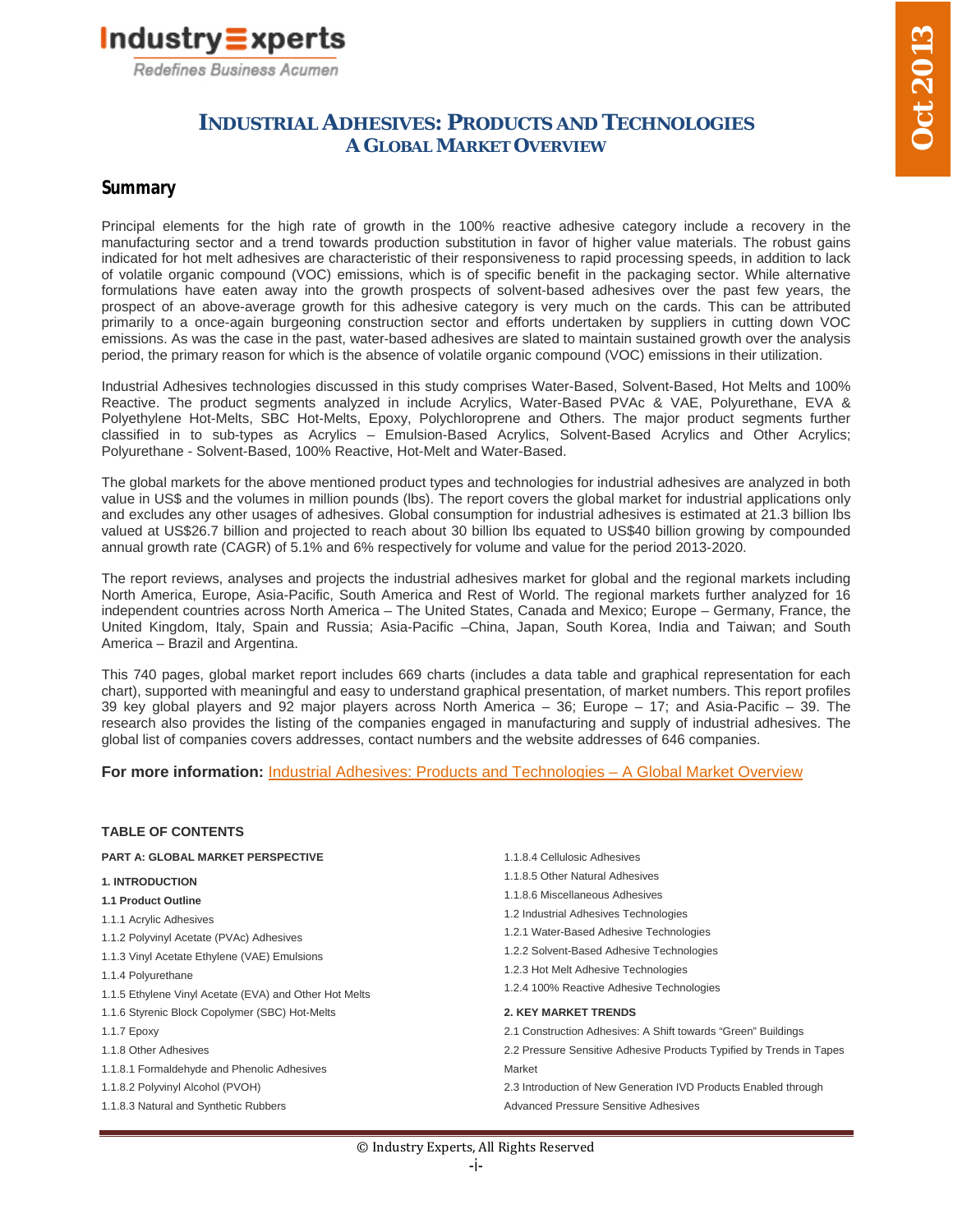

Redefines Business Acumen

# **INDUSTRIAL ADHESIVES: PRODUCTS AND TECHNOLOGIES A GLOBAL MARKET OVERVIEW**

2.3.1 Concerns of Inertness and Compatibility 2.3.2 Tolerance Control of Thickness 2.3.3 Elimination of Cold Flow 2.3.4 Enhancing Sample Flow 2.3.5 Vertical Flow Applications Made Possible 2.3.6 Enhancement of Reagent Use 2.4 Elevators Moving Up with Adhesives 2.4.1 Weight Reduction for Energy Efficiency and Eco-Friendliness 2.4.2 Minimal Cosmetic Touch Ups Needed 2.4.3 Variations in Coating Procedures 2.4.4 Innovations in Designs 2.4.5 Properties of Damping Sound 2.5 Medical Grade Adhesives: Latest Advancements and Trends 2.5.1 Focus on Disposable Medical Devices 2.5.2 Trends in the Industry 2.5.3 Adhesive Diversity 2.5.4 Application Areas 2.5.5 Demand Growth for Adhesives in Disposable Medical Device Applications 2.6 Adhesives for Advanced Electronics Packaging: Some Notable Trends 2.7 Water-Based Adhesives Ideal for Industrial Applications **3. KEY GLOBAL PLAYERS 4. KEY BUSINESS TRENDS** Henkel Unveils Next-Generation Loctite® Liquid Optically Clear Adhesives

Adept Industrial Solutions' 3M Hi-Strength 94ET Spray Adhesives Innovation of Henkel's Technomelt Supra 100 Cool Low Temperature Hotmelt Adhesive

Application of H.B. Fuller's Swift®tak Adhesives for Safe and Solid Adhesion

Wisdom Adhesives Worldwide Collaborates with DENLAKS

Sika Takes Over Everbuild Building Products Ltd

Jowat Showcases Innovative Adhesive Systems

H.B. Fuller Adds Novel Nonwoven Adhesives to its Full-Care™ Portfolio Unveiling of Ashland Performance Materials' Arocure™ UV-curable Hotmelt PSAs

Henkel's "Food Safe Packaging" Initiative Started

H.B. Fuller Signs Purchase Agreement with Plexbond Quimica

Bayer MaterialScience Reformulates Adhesives Range

Dynea Establishes a New Company in Europe

AEC Polymers Patents New Technology

Henkel Developed Loctite Ablestik ICP 4000 series of Silicon-based ECAs

Berry Plastics to Introduce Two New Tapes

Henkel Innovates New Adhesive

Evonik Expands Product Line by Setting Up a New Plant

Evonik Showcases New Products

H.B. Fuller Launches Modern Water-Based Laminating Adhesives Launch of H.B. Fuller's Flextra Fast™ Adhesives for Food Packaging

#### Applications

Henkel Revamps its Brand Structure

H B Fuller Manufactures Adhesives at Pune

Ashland Launches Marine Adhesive

Henkel, DaniMer Pair Up for Bio-based Hotmelt Adhesives Development

Wisdom Adhesives is Renamed as Wisdom Adhesives Worldwide Royal Holdings Takes Over Adhesives Packaging Specialties Inc DELO, Ticona Pair Up for Novel Adhesive System Development Royal Packaging Specialities Acquired Adhesives Packaging Specialities Inc.

Berry Plastics Launches Polyken 500

Unveiling of VORASIL™ 602 and 604 Silane Modified Polymers by Dow Polyurethanes

Howdens Develop Long-Lasting Kitchens Using Henkel's Hotmelt Adhesives

Avery Dennison Unveils a New Pressure-Sensitive Labeling Novel High Performance Adhesives and Sealants from Henkel for Automotive Repairs

Clifton Adhesives Acquired by Royal Adhesives & Sealants Cytec Industries' Pressure Sensitive Adhesive Products Acquired by Henkel

Ashland Performance Materials Launches Aroset™ AGX-L PSA for Medical Tapes

Royal Adhesives & Sealants to Take over Clifton Adhesives Assets Enhanced Loctite Instant Adhesives with Elevated Service Temperature of up to 120°C

Royal Adhesives & Sealants Plans to Acquire Extreme Adhesives H.B. Fuller Acquires Forbo's Global Industrial Adhesives Operations Commercial Launch of Evo-Stik's Novel Two-Part Epoxy Resins Royal Adhesives & Sealants Takes Over the Assets of Craig Adhesives

& Coatings

Dow Automotive Systems' Novel and Versatile Adhesive Portfolio LORD Corporation Launches LORD® 781

LORD Corp's New Range of Primers and Adhesives Developed

New Chemlok® Adhesives Developed by LORD Corp

Wisdom Adhesives Inaugurates Mumbai Office

Evonik Plans to Construct HTPB Production Unit in Germany Ashland Inc. Provides Aroset™ PSA Product Line for Medical Applications in Europe

Wisdom Adhesives Launches GreenMelt™

Launch of Novel Technique to Assess Cohesive Strength in PSAs Ashland Inc. Collaborate with Flint Group to Distribute Coatings and Adhesives

Construction of Henkel's Adhesives Unit Started in China Royal Adhesives & Sealants LLC Taken Over by Arsenal Capital Partners

#### **5. GLOBAL MARKET OVERVIEW**

5.1 Global Industrial Adhesives Market Overview by Product Type Global Acrylic Industrial Adhesives Market by Sub-Type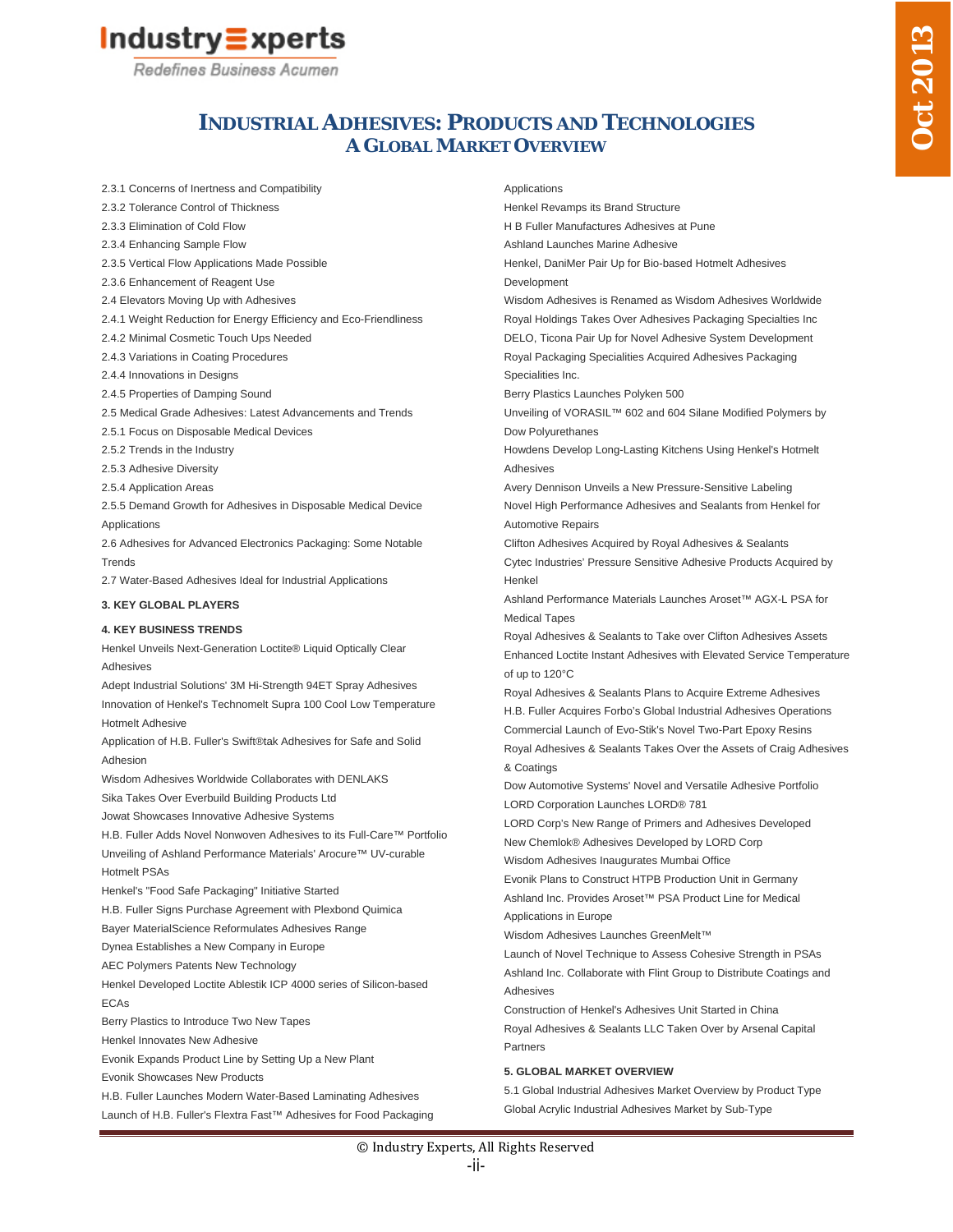

Redefines Business Acumen

# **INDUSTRIAL ADHESIVES: PRODUCTS AND TECHNOLOGIES A GLOBAL MARKET OVERVIEW**

Global Polyurathane Industrial Adhesives Market by Sub-Type 5.1.1 Industrial Adhesives Product Type Market Overview by Global Region 5.1.1.1 Acrylics 5.1.1.2 Water-Based PVAc & VAE 5.1.1.3 Polyurethane 5.1.1.4 EVA & Polyethylene Hot-Melts 5.1.1.5 SBC Hot-Melts 5.1.1.6 Epoxy 5.1.1.7 Polychloroprene 5.1.1.8 Other Industrial Adhesives 5.2 Global Industrial Adhesives Market Overview by Technology 5.2.1 Industrial Adhesives Technology Market Overview by Global Region 5.2.1.1 Water-Based 5.2.1.2 Solvent-Based 5.2.1.3 Hot Melts 5.2.1.4 100% Reactive **PART B: REGIONAL MARKET PERSPECTIVE REGIONAL MARKET OVERVIEW 1. NORTH AMERICA** 1.1 North American Industrial Adhesives Market Overview by Geographic Region 1.2 North American Industrial Adhesives Market Overview by Product **Type** North American Acrylic Industrial Adhesives Market by Sub-Type North American Polyurethane Industrial Adhesives Market by Sub-Type 1.2.1 Industrial Adhesives Product Type Market Overview by NA Region 1.2.1.1 Acrylics 1.2.1.2 Water-Based PVAc & VAE 1.2.1.3 Polyurethane 1.2.1.4 EVA & Polyethylene Hot-Melts 1.2.1.5 SBC Hot-Melts

1.2.1.6 Epoxy

- 1.2.1.7 Polychloroprene
- 1.2.1.8 Other Industrial Adhesives

1.3 North American Industrial Adhesives Market Overview by

**Technology** 

- 1.3.1 Industrial Adhesives Technology Market Overview by NA Region
- 1.3.1.1 Water-Based
- 1.3.1.2 Solvent-Based
- 1.3.1.3 Hot Melts
- 1.3.1.4 100% Reactive
- 1.4 Major Market Players
- 3M Company (United States)
- ADCO Global, Inc. (United States)
- Adhesive Applications Inc. (United States)
- Adhesive Films Inc. (United States)

```
Adhesives Research, Inc. (United States)
```
Ashland Inc. (United States) Avery Dennison Corporation (United States) Bemis Company, Inc. (United States) Berry Plastics Corporation (United States) Carlisle Companies Incorporated (United States) Creative Materials Incorporated (United States) Cytec Industries Inc. (United States) DAP Products Inc. (United States) DOW Corning Corporation (United States) Dymax Corporation (United States) E. I. Du Pont De Nemours And Company (United States) Evans Adhesive Corp Ltd (United States) Franklin International, Inc. (United States) Gardner-Gibson, Inc. (United States) HB Fuller Company (United States) Hernon Manufacturing Inc. (United States) Huntsman International LLC (United States) Illinois Tool Works Inc. (United States) ITW Devcon (United States) JOWAT Corp. (United States) Lord Corporation (United States) Mactac (United States) Momentive Performance Materials Inc. (United States) Omnova Solutions Inc. (United States) PPG Industries Inc. (United States) Royal Adhesives & Sealants, LLC (United States) RPM International Inc. (United States) The Dow Chemical Company (United States) Uniseal Inc. (United States)

Wisdom Adhesives (United States)

YH America Inc. (United States)

1.5 North American Industrial Adhesives Market Overview by Country **1.5.1 THE UNITED STATES**

1.5.1.1 United States Industrial Adhesives Market Overview by Product **T**<sub>vpe</sub>

United States Acrylic Industrial Adhesives Market by Sub-Type United States Polyurethane Industrial Adhesives Market by Sub-Type 1.5.1.2 United States Industrial Adhesives Market Overview by **Technology** 

#### **1.5.2 CANADA**

1.5.2.1 Canadian Industrial Adhesives Market Overview by Product **T**<sub>vpe</sub>

Canadian Acrylic Industrial Adhesives Market by Sub-Type Canadian Polyurethane Industrial Adhesives Market by Sub-Type 1.5.2.2 Canadian Industrial Adhesives Market Overview by Technology

#### **1.5.3 MEXICO**

1.5.3.1 Mexican Industrial Adhesives Market Overview by Product Type Mexican Acrylic Industrial Adhesives Market by Sub-Type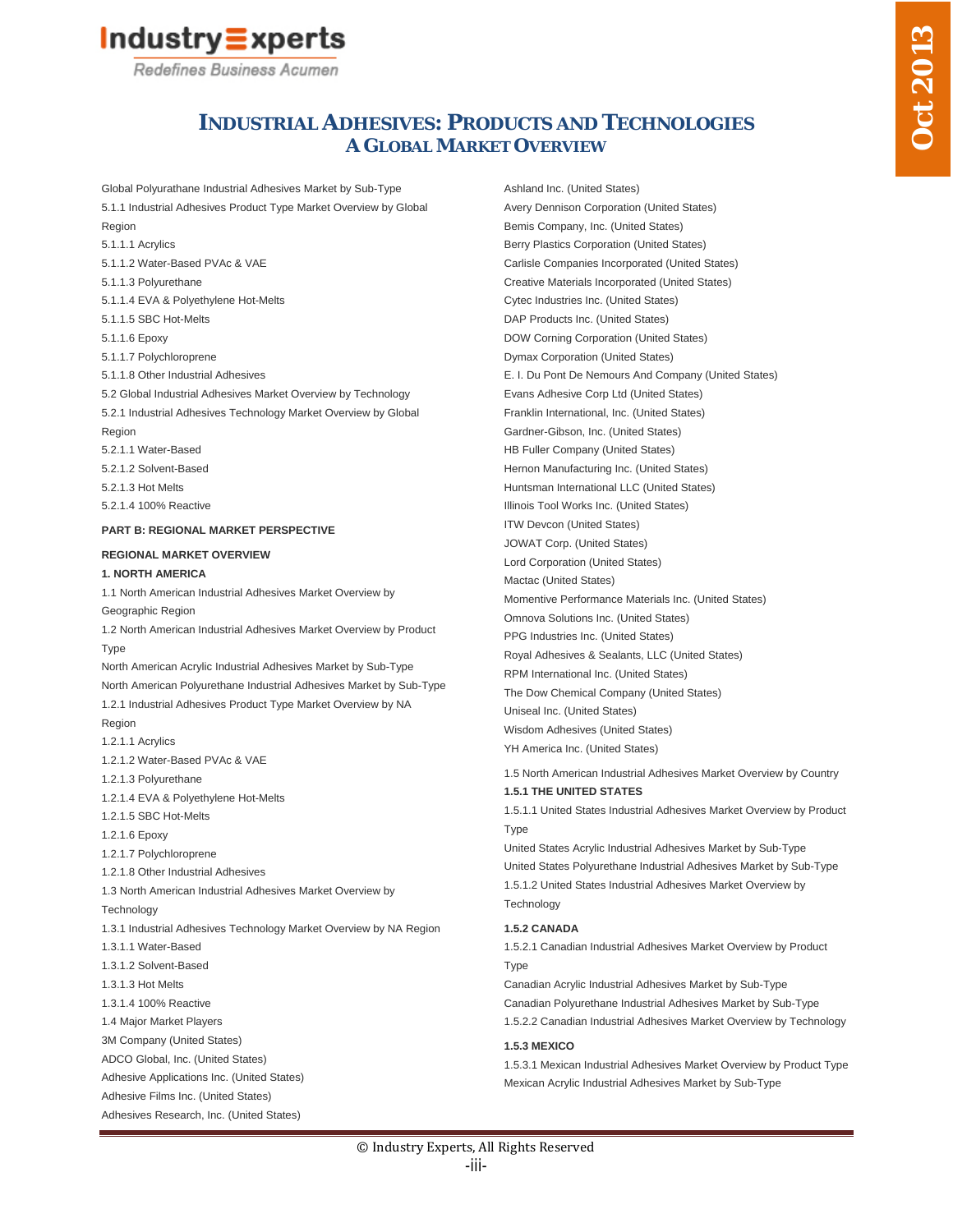# Industry $\equiv$ xperts

Redefines Business Acumen

# **INDUSTRIAL ADHESIVES: PRODUCTS AND TECHNOLOGIES A GLOBAL MARKET OVERVIEW**

Mexican Polyurethane Industrial Adhesives Market by Sub-Type 1.5.3.2 Mexican Industrial Adhesives Market Overview by Technology

#### **2. EUROPE**

2.1 European Industrial Adhesives Market Overview by Geographic Region 2.2 European Industrial Adhesives Market Overview by Product Type European Acrylic Industrial Adhesives Market by Sub-Type European Polyurethane Industrial Adhesives Market by Sub-Type 2.2.1 Industrial Adhesives Product Type Market Overview by European Region 2.2.1.1 Acrylics 2.2.1.2 Water-Based PVAc & VAE 2.2.1.3 Polyurethane 2.2.1.4 EVA & Polyethylene Hot-Melts 2.2.1.5 SBC Hot-Melts 2.2.1.6 Epoxy 2.2.1.7 Polychloroprene 2.2.1.8 Other Industrial Adhesives 2.3 European Industrial Adhesives Market Overview by Technology 2.3.1 Industrial Adhesives Technology Market Overview by European Region 2.3.1.1 Water-Based 2.3.1.2 Solvent-Based 2.3.1.3 Hot Melts 2.3.1.4 100% Reactive 2.4 Major Market Players AKZO Nobel N.V. (The Netherlands) BASF SE (Germany) Bayer Materialscience AG (Germany) Beardow & Adams (Adhesives) Limited (United Kingdom) BOSTIK (France) Chemence Limited (United Kingdom) Collano Adhesives AG (Switzerland) EMS-Chemie Holding AG (Switzerland) Forbo Holding Ltd (Switzerland) Henkel AG & Co KGaA (Germany) Huntsman Advanced Materials (Switzerland) GmbH (Switzerland) Klebchemie M. G. Becker Gmbh & Co. KG (Germany) Mapei SpA (Italy) Scapa Group Plc (United Kingdom) Sika AG (Switzerland) Total SA (France) Wacker Chemie AG (Germany)

2.5 European Industrial Adhesives Market Overview by Country **2.5.1 GERMANY** 2.5.1.1 German Industrial Adhesives Market Overview by Product Type

German Acrylic Industrial Adhesives Market by Sub-Type German Polyurethane Industrial Adhesives Market by Sub-Type 2.5.1.2 German Industrial Adhesives Market Overview by Technology

#### **2.5.2 FRANCE**

2.5.2.1 French Industrial Adhesives Market Overview by Product Type French Acrylic Industrial Adhesives Market by Sub-Type French Polyurethane Industrial Adhesives Market by Sub-Type 2.5.2.2 French Industrial Adhesives Market Overview by Technology

#### **2.5.3 THE UNITED KINGDOM**

2.5.3.1 United Kingdom Industrial Adhesives Market Overview by Product Type

United Kingdom Acrylic Industrial Adhesives Market by Sub-Type United Kingdom Polyurethane Industrial Adhesives Market by Sub-Type 2.5.3.2 United Kingdom Adhesives Market Overview by Technology

#### **2.5.4 ITALY**

2.5.4.1 Italian Industrial Adhesives Market Overview by Product Type Italian Acrylic Industrial Adhesives Market by Sub-Type Italian Polyurethane Industrial Adhesives Market by Sub-Type 2.5.4.2 Italian Industrial Adhesives Market Overview by Technology

#### **2.5.5 SPAIN**

2.5.5.1 Spanish Industrial Adhesives Market Overview by Product Type Spanish Acrylic Industrial Adhesives Market by Sub-Type Spanish Polyurethane Industrial Adhesives Market by Sub-Type 2.5.5.2 Spanish Industrial Adhesives Market Overview by Technology

#### **2.5.6 RUSSIA**

2.5.6.1 Russian Industrial Adhesives Market Overview by Product Type Russian Acrylic Industrial Adhesives Market by Sub-Type Russian Polyurethane Industrial Adhesives Market by Sub-Type 2.5.6.2 Russian Industrial Adhesives Market Overview by Technology

### **2.5.7 REST OF EUROPE**

2.5.7.1 Rest of Europe Industrial Adhesives Market Overview by Product Type

Rest of Europe Acrylic Industrial Adhesives Market by Sub-Type Rest of Europe Polyurethane Industrial Adhesives Market by Sub-Type 2.5.7.2 Rest of Europe Industrial Adhesives Market Overview by **Technology** 

### **3. ASIA-PACIFIC**

3.1 Asia-Pacific Industrial Adhesives Market Overview by Geographic Region

3.2 Asia-Pacific Industrial Adhesives Market Overview by Product Type Asia-Pacific Acrylic Industrial Adhesives Market by Sub-Type Asia-Pacific Polyurethane Industrial Adhesives Market by Sub-Type 3.2.1 Industrial Adhesives Product Type Market Overview by Asia-Pacific Region 3.2.1.1 Acrylics 3.2.1.2 Water-Based PVAc & VAE 3.2.1.3 Polyurethane 3.2.1.4 EVA & Polyethylene Hot-Melts

3.2.1.5 SBC Hot-Melts

3.2.1.7 Polychloroprene

<sup>3.2.1.6</sup> Epoxy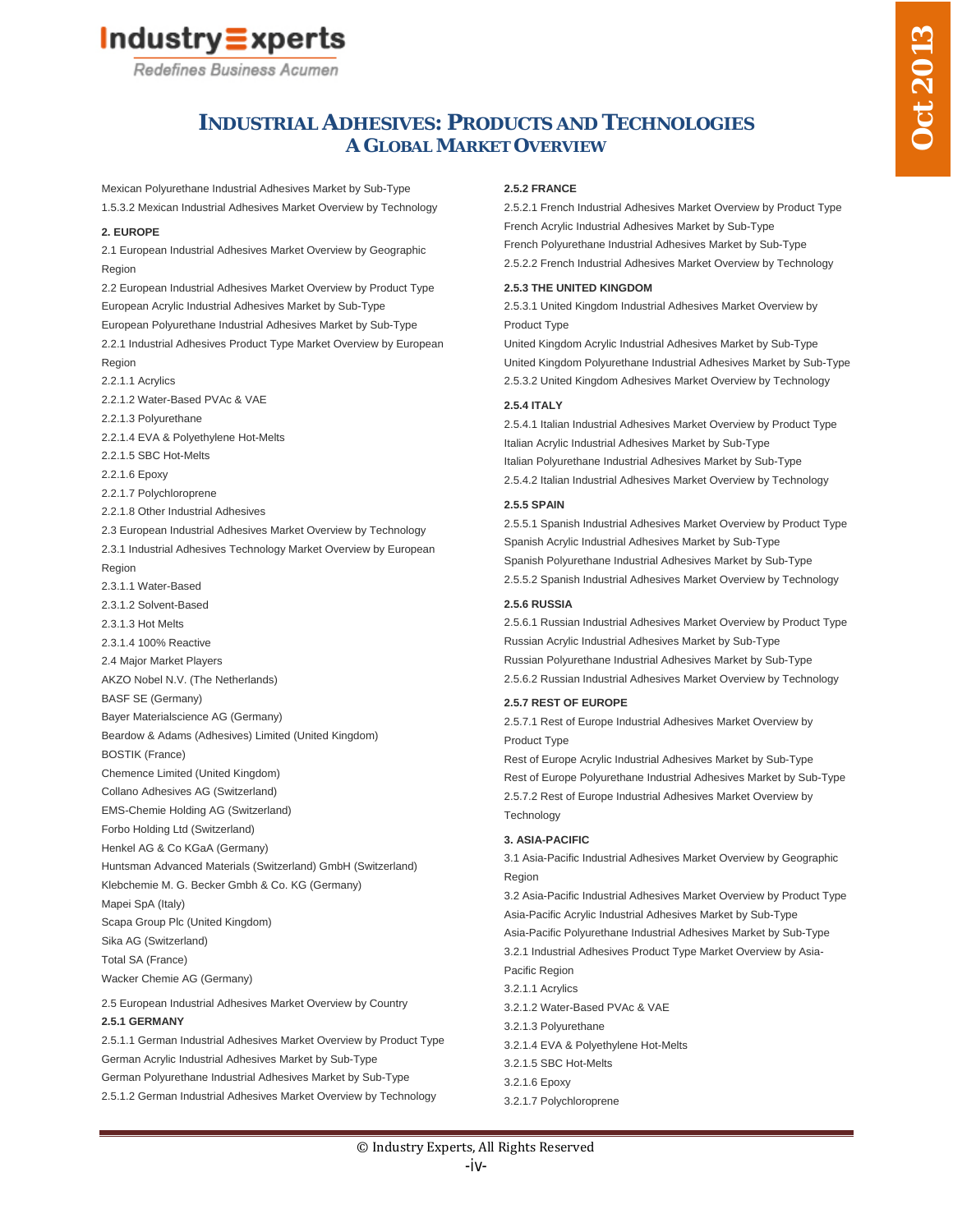# Industry $\equiv$ xperts

Redefines Business Acumen

# **INDUSTRIAL ADHESIVES: PRODUCTS AND TECHNOLOGIES A GLOBAL MARKET OVERVIEW**

3.2.1.8 Other Industrial Adhesives

3.3 Asia-Pacific Industrial Adhesives Market Overview by Technology 3.3.1 Industrial Adhesives Technology Market Overview by Asia-Pacific Region 3.3.1.1 Water-Based 3.3.1.2 Solvent-Based 3.3.1.3 Hot Melts 3.3.1.4 100% Reactive 3.4 Major Market Players AICA Kogyo Co Ltd (Japan) Beijing Comens New Material Co Ltd (China) Benson Polymers Limited (India) Cemedine Co Ltd (Japan) Chemline India Limited (India) Chengdu Guibao Science & Technology Co Ltd (China) Denki Kagaku Kogyo K.K. (Japan) DIC Corporation (Japan) Fast Bonds Pvt Ltd (India) Hindustan Adhesives Limited (India) Hitachi Chemical Co Ltd (Japan) Hubei Huitian Adhesive Enterprise Co Ltd (China) Jesons Industries Limited (India) Koatsu Gas Kogyo Co Ltd (Japan) Konishi Co Ltd (Japan) Mitsubishi Chemical Corporation (Japan) Moresco Corporation (Japan) Nichiei Kako Co Ltd (Japan) Nissin Chemical Industry Co Ltd (Japan) Nitta Gelatin Inc (Japan) Okong Corporation (South Korea) Oshika Corporation (Japan) Pidilite Industries Limited (India) Polygel Industries Private Limited (India) Qingdao Winlong Chemical Industrial Co Ltd (China) Shanghai Kangda New Materials Co Ltd (China) Sharp Chemical Industry Co Ltd (Japan) Showa Denko K.K. (Japan) Soken Chemical & Engineering Co Ltd (Japan) Super Bond Adhesives (P) Ltd (India) TAOKA Chemical Co Ltd (Japan) The Nippon Synthetic Chemical Industry Co Ltd (Japan) The Yokohama Rubber Co Ltd (Japan) Threebond Co Ltd (Japan) Toagosei Co Ltd (Japan) Tonsan Adhesive, Inc (China) Toyo Ink SC Holdings Co Ltd (Japan) Toyo Polymer Co Ltd (Japan) Yasuhara Chemical Co Ltd (Japan)

3.5 Asia-Pacific Industrial Adhesives Market Overview by Country **3.5.1 CHINA**

3.5.1.1 Chinese Industrial Adhesives Market Overview by Product Type Chinese Acrylic Industrial Adhesives Market by Sub-Type Chinese Polyurethane Industrial Adhesives Market by Sub-Type 3.5.1.2 Chinese Industrial Adhesives Market Overview by Technology

#### **3.5.2 JAPAN**

3.5.2.1 Japanese Industrial Adhesives Market Overview by Product Type

Japanese Acrylic Industrial Adhesives Market by Sub-Type Japanese Polyurethane Industrial Adhesives Market by Sub-Type 3.5.2.2 Japanese Industrial Adhesives Market Overview by Technology

#### **3.5.3 SOUTH KOREA**

3.5.3.1 South Korea Industrial Adhesives Market Overview by Product **Type** 

South Korea Acrylic Industrial Adhesives Market by Sub-Type South Korea Polyurethane Industrial Adhesives Market by Sub-Type 3.5.3.2 South Korea Adhesives Market Overview by Technology

#### **3.5.4 INDIA**

3.5.4.1 Indian Industrial Adhesives Market Overview by Product Type Indian Acrylic Industrial Adhesives Market by Sub-Type Indian Polyurethane Industrial Adhesives Market by Sub-Type 3.5.4.2 Indian Industrial Adhesives Market Overview by Technology

#### **3.5.5 TAIWAN**

3.5.5.1 Taiwanese Industrial Adhesives Market Overview by Product **T**<sub>vpe</sub>

Taiwanese Acrylic Industrial Adhesives Market by Sub-Type Taiwanese Polyurethane Industrial Adhesives Market by Sub-Type 3.5.5.2 Taiwanese Industrial Adhesives Market Overview by **Technology** 

### **3.5.6 REST OF ASIA-PACIFIC**

3.5.6.1 Rest of Asia-Pacific Industrial Adhesives Market Overview by Product Type

Rest of Asia-Pacific Acrylic Industrial Adhesives Market by Sub-Type Rest of Asia-Pacific Polyurethane Industrial Adhesives Market by Sub-**T**<sub>vpe</sub>

3.5.6.2 Rest of Asia-Pacific Industrial Adhesives Market Overview by **Technology** 

### **4. SOUTH AMERICA**

4.1 South American Industrial Adhesives Market Overview by Geographic Region

4.2 South American Industrial Adhesives Market Overview by Product Type

South American Acrylic Industrial Adhesives Market by Sub-Type South American Polyurethane Industrial Adhesives Market by Sub-Type 4.2.1 Industrial Adhesives Product Type Market Overview by South American Region

4.2.1.1 Acrylics

4.2.1.2 Water-Based PVAc & VAE

4.2.1.3 Polyurethane